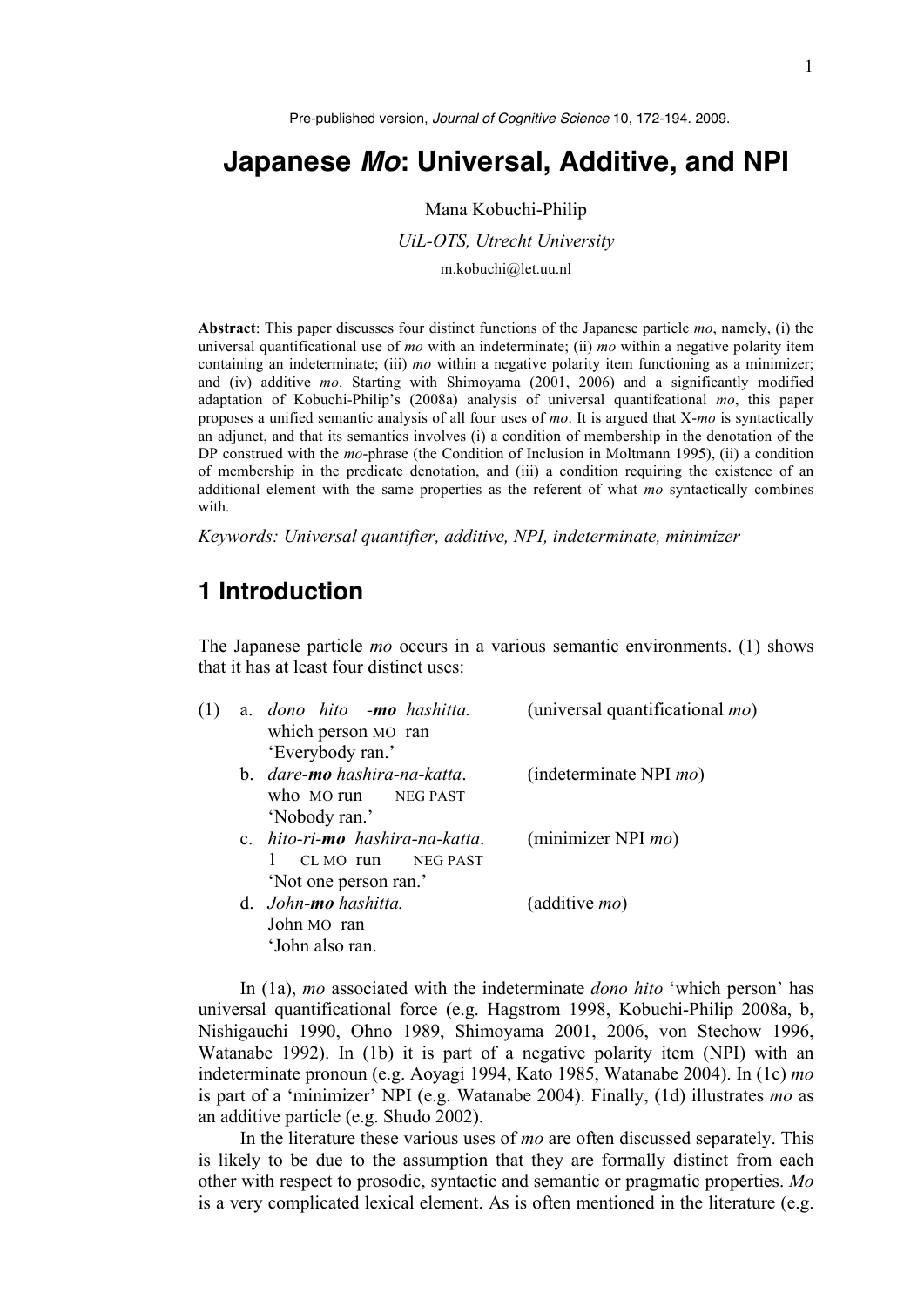Watanabe 2004), the *mo*-phrase in (1b) and (1c) is regularly pronounced with a rising prosodic pattern, rather than a falling prosodic pattern, but this is not the case for (1a) and (1d). Syntactically, *mo* may compose with a phrase of virtually any category. <sup>1</sup> Semantically, all uses of *mo* seem to give rise to quantification, yet the interpretation is apparently not uniform. Pragmatically, the presence of a presupposition with *mo* is not always clear. These diverse properties make the complete picture of *mo* quite intricate and thus, at first blush, it might seem impossible to attain a unified analysis of the four different uses.

On the other hand, we are confronted with the fact that these four sentence types, each with a different meaning, all contain the same element *mo*. Despite the diversity of semantic functions, we must assume that there are some uniform formal properties of *mo* which straightforwardly contribute to the different interpretations that are observed. We pursue this matter in this paper. In order to do so effectively, we will limit ourselves to the simplest types of syntactic construction, namely *mo* associated with a nominal element as in (1), and concentrate on the formal semantics of *mo*, i.e. its quantificational properties yielding truth conditions, and put aside its presuppositional effects. Although the presuppositional aspect of *mo* is quite important to understand the whole picture of *mo*, it is important to start with the formal semantic properties.

## **2 Universal quantificational** *mo*

In this section, we look at two analyses of universal quantificational *mo*, that of Shimoyama (2001, 2006) and that of Kobuchi-Philip (2008a).

### **2.1 Shimoyama (2001, 2006)**

 $\overline{a}$ 

Shimoyama (2001, 2006) offers a semantic analysis of the Japanese indeterminate quantifier construction with *mo* which yields a universal quantificational interpretation, e.g. sentences such as (2):

<sup>&</sup>lt;sup>1</sup> Aside from the nominal category (NP/DP), mo can be associated with quite a few other syntactic categories. Some examples are shown below:

|  | (i)   | Taro-wa [dare-ga denwashite]-mo deru.                  | (IP) (Shimoyama 2001) |
|--|-------|--------------------------------------------------------|-----------------------|
|  |       | Taro TOP who NOM phone MO attend                       |                       |
|  |       | 'Taro picks up the phone no matter who calls.'         |                       |
|  | (ii)  | daihyoosha -ga [nihon-kara]-mo shussekishita. (PP)     |                       |
|  |       | representative NOM Japan from MO attended              |                       |
|  |       | 'A representative attended also from Japan.'           |                       |
|  | (iii) | tashikani [sono kanoosei -ga aru -to] -mo i -eru (CP)  |                       |
|  |       | certainly that possibility NOM exist COMP MO say POSS  |                       |
|  |       | Certainly we can also say that the possibility exists. |                       |
|  | (iv)  | [itaku]-mo naku<br>-natta.<br>moo                      | (Adjective)           |
|  |       | already painful MO disappear became                    |                       |
|  |       | 'It has no longer been hurting, either.'               |                       |
|  | (v)   | soko-e -wa [aruite] -mo ik-eru.                        | (Verb)                |
|  |       | there to TOP walking MO go POSS                        |                       |
|  |       | 'It is possible to go there also on foot.'             |                       |
|  |       |                                                        |                       |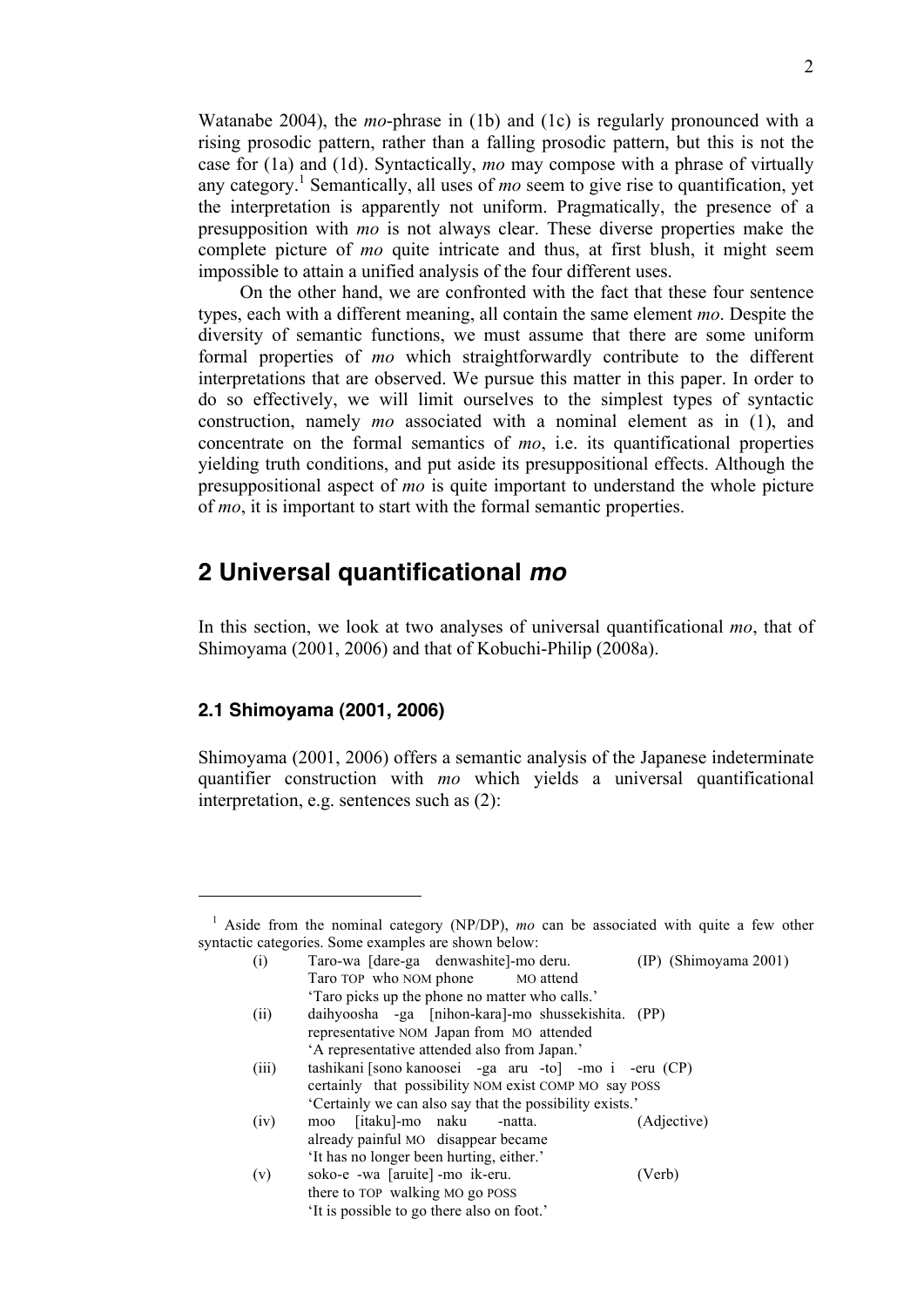### $(2)$  [[*dono gakusei-no okaasan*]<sub>NP</sub>-mo] *odotta*. which student GEN mother MO danced 'Every mother of a student danced.'

In accordance with earlier work (e.g. Ohno 1989, Nishigauchi 1990, Watanabe 1992, von Stechow 1996, Hagstrom 1998), *mo* is analyzed as a universal quantifier in Shimoyama's analysis. However, unlike these authors, Shimoyama proposes that the restrictor of the universal quantifier *mo* is directly provided by its whole sister phrase. Thus, according to this 'direct restrictor view', the restrictor of *mo* in (2) would be the entire NP *dono gakusei-no okaasan* 'which student's mother'. Under an alternative 'embedded restrictor view', the restrictor of *mo* in (2) would be only the embedded NP *dono gakusei* 'which student'. Under Shimoyama's analysis, the composition of *mo* with its restrictor is straightforwardly determined by the surface syntax. This is a significant improvement over earlier analyses that had adopted an embedded restrictor view. The definition of *mo* and X-*mo* under Shimoyama's analysis is given in  $(3)$ :

(3) a. MO =  $\lambda P \lambda Q \forall x [P(x) \rightarrow Q(x)]$ , where  $x \in D_{\tau}$ , and P,  $Q \in D_{\leq \tau}$ . b.  $[[X]-MO] = \lambda Q \forall x [P(x) \rightarrow Q(x)]$ , of type <<  $\tau$ ,  $t$ ,  $\Rightarrow$ .

Here, if *mo* combines with a nominal element, i.e. if X of X-*mo* is a nominal element, *mo* would be analyzed as an element of type  $\langle\langle e,t\rangle,\langle\langle e,t\rangle\rangle, X-mo$ being a generalized quantifier of type  $\leq \epsilon, t$ , Thus, under this analysis, *mo* is treated as a universal quantifier just like English *every* in standard generalized quantifier theory (Barwise and Cooper 1981).

### **2.2 Kobuchi-Philip (2008a)**

Although Shimoyama's analysis is a substantial improvement over the traditional embedded restrictor view, Kobuchi-Philip (2008a) notes that there are syntactic, i.e. compositionality, problems with Shimoyama's analysis. Consider the data in (4) and (5):

(4) a.  $[[dono \; hito]_{NP}$ -mo] *odotta*. which person MO danced 'Every person danced.'

- b. [gakusei-no okaasan] -ga [[dono hito]<sub>NP</sub> -mo] odotta. student GEN mother NOM which person MO danced 'All the mothers of the students danced.'
- (5) a. *John-ga* [[*dono hito*] -*mo*] *hometa*. John NOM which person MO praised 'John praised every person.'
	- b. *John-ga* [*gakubu-no gakusei*]-*o* [[*dono hito*] -*mo*] *hometa*. John NOM dep't GEN student ACC which person MO praised 'John praised every student in the department.'

<sup>&</sup>lt;sup>2</sup> In (3)  $\tau$  is a variable ranging over any semantic type, as defined in (3a). This is to cover the various syntactic category of X of X-*mo* exemplified in footnote 1.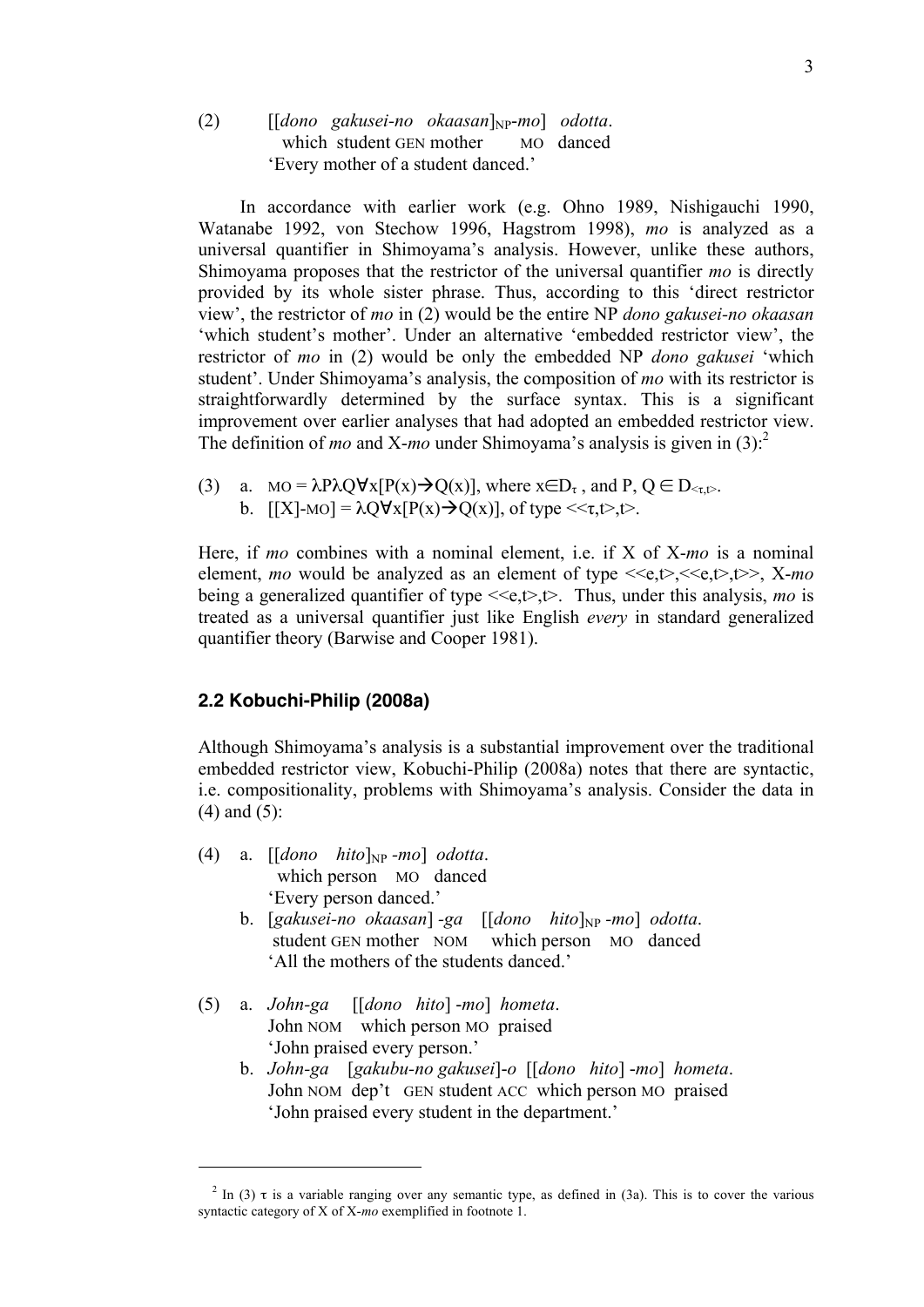In (4a) the *mo*-phrase might be considered the subject of the sentence; however, in (4b) there is an overt subject in addition to this *mo*-phrase. Similarly, in (5a), the *mo*-phrase might look like the object; yet in (5b) we see that an overt object can co-occur with this *mo*-phrase. Sentences like (4b) and (5b) are perfectly grammatical and quite unmarked. However, under Shimoyama's analysis, they are predicted to be ill-formed, since the extra subject or object would not be included in the interpretation computation of the sentence.

It is clear that the *ga*-marked nominal element in (4b) and the *o*-marked nominal element in (5b) must be taken to be the subject and the object, respectively. If so, the *mo*-phrase in (4b) cannot be a subject, given that in Japanese, as in other languages, a sentence can have only one logical subject (e.g. Heycock 1993). The same can be said for the direct object of (5b). Therefore, following e.g. Aoyagi (1994), Kobuchi-Philip (2008a) adopts the hypothesis that sentences such as (4a) and (5a) have a null subject and a null object, respectively, and claims that *mo*-phrase is not an argument but rather an adjunct. This is supported by the fact that a single sentence can contain more than one such *mo*phrase, as exemplified in (6):

(6) *gakusei-ga dono danshi-mo dono joshi-mo hashitta.* student NOM which boy MO which girl MO ran 'The students ran, including every boy and including every girl.'

Treating the *mo*-phrase as an adjunct, Kobuchi-Philip (2008a) proposes the alternative analysis summarized in  $(7)$ :<sup>3</sup>

- (7) a. *Mo*-phrase is a modifier of type  $\langle\langle e,t\rangle,\langle e,t\rangle\rangle$ , thus, there is a phonologically null subject for sentences which lack an overt one.
	- b. The semantic value of a null subject is drawn from the NP in the *mo*-phrase.
	- c. *Mo*: λPλRλx[x ∏ ⊕(P∩AT(⊕R))∧|AT(x)|≥2]

Under this analysis, X-*mo* in a sentence such as (1a) or (2) is a VP modifier. Assuming that a parallel statement of (7a) holds for sentences like (5a), when a *mo*-sentence lacks an overt subject or object, it is simply an instance of a null subject or null object sentence, a pervasive phenomenon in Japanese. It is argued that the semantic value of the null element is directly taken from the NP inside the *mo*-phrase, as stated in (7b). In (2), for example, *gakusei-no okaasan* 'student's mother' provides the meaning of the subject.

The plurality specification (the second conjunct of the denotational formula of *mo* in 7c) is included to account for the ill-formedness of a sentence such as (8), in which the subject refers to just a single individual: $4$ 

(8) #*John -ga, dono hito -mo hashitta.* John NOM which person MO ran

 $\overline{a}$ 

An advantage of the analysis by Kobuchi-Philip's (2008a) is that it covers both sentences such as (4b) and (5b) (with an overt argument) and sentences like

<sup>&</sup>lt;sup>3</sup> Here and throughout, Hamblin's (1973) semantics of questions, Link (1983) and Landman's (2000) plurality theory, Kobuchi-Philip's (2006) null determiner hypothesis are adopted. For a more detailed explication of this hypotheses, see 3.5.

I thank Daisuke Bekki for pointing this out to me, correctly.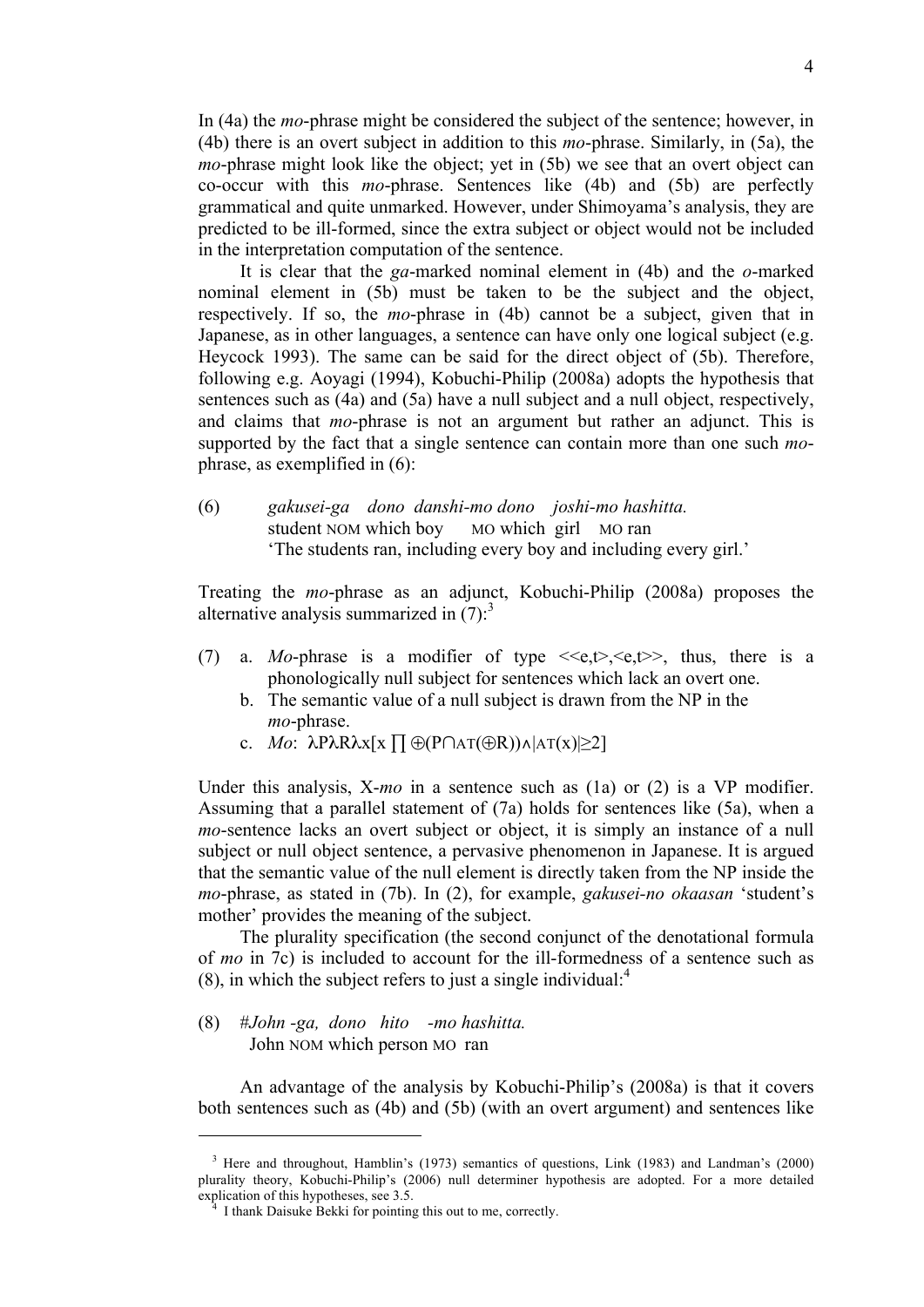(4a) and (5a) (without an overt argument). Thus, it has better empirical coverage than Shimoyama's analysis.

## **3 A unified analysis of** *mo*

In this section, we propose a unified semantic analysis which is applicable to all four of the different uses of *mo* illustrated in (1) above. We first observe in 3.1 that Kobuchi-Philip's (2008a) analysis of universal quantificational *mo* would not easily extend to additive *mo*. In 3.2 we modify the analysis of null argument sentences with *mo*. Then we re-examine the formal properties of *mo* in detail in 3.3, 3.4 and 3.5.

### **3.1 Problems with additive** *mo*

Although Kobuchi-Philip's (2008a) analysis of universal quantificational *mo* can be viewed as an improvement over Shimoyama's (2001, 2006) analysis, it turns out that this analysis cannot easily be extended to the other uses of *mo*. In particular, let us consider the case of additive *mo* in (1d). First, (7b) is problematic since it produces a sentence such as (9) as the underlying structure for (1d):

- (7) b. The semantic value of a null subject is drawn from the NP in the *mo*-phrase.
- (1) d. *John-mo hashitta.* John MO ran 'John also ran'
- (9) #*John-ga, John-mo hashitta.* John NOM John MO ran

The sentence in (9) is clearly highly infelicitous, if not simply ungrammatical. Given the grammaticality of a sentence such as (6) above and (10) below, we might try using *gakusei* 'student' as the underlying subject of (1d) instead of *John*, as shown in (11a). But then the interpretation calculation yields a fatally incorrect result, as shown in  $(11b)$ :<sup>5,6</sup>

- (10) *gakusei-ga John-mo Mary-mo hashitta.* student NOM John MO Mary MO ran 'The students ran, including John and including Mary.'
- (11) a. *gakusei-ga John-mo hashitta.* student NOM John MO ran 'The students ran, including John.'

 $5$  Partee's (1987) type-shift theory is adopted here.<br> $6$  The sentence in (11a) contains an overt subject and a *mo*-phrase in which *mo* combines with a proper noun. Such a sentence may not sound natural and some readers may hesitate to judge (11a) as totally wellformed. However, the grammaticality of (6), which has the same construction but another *mo*-phrase, suggests that the awkwardness in (11a) is not due to a semantic problem but rather a minor pragmatic anomaly, e.g. a redundancy problem. Here we assume that (11a) is syntactically fully well-formed.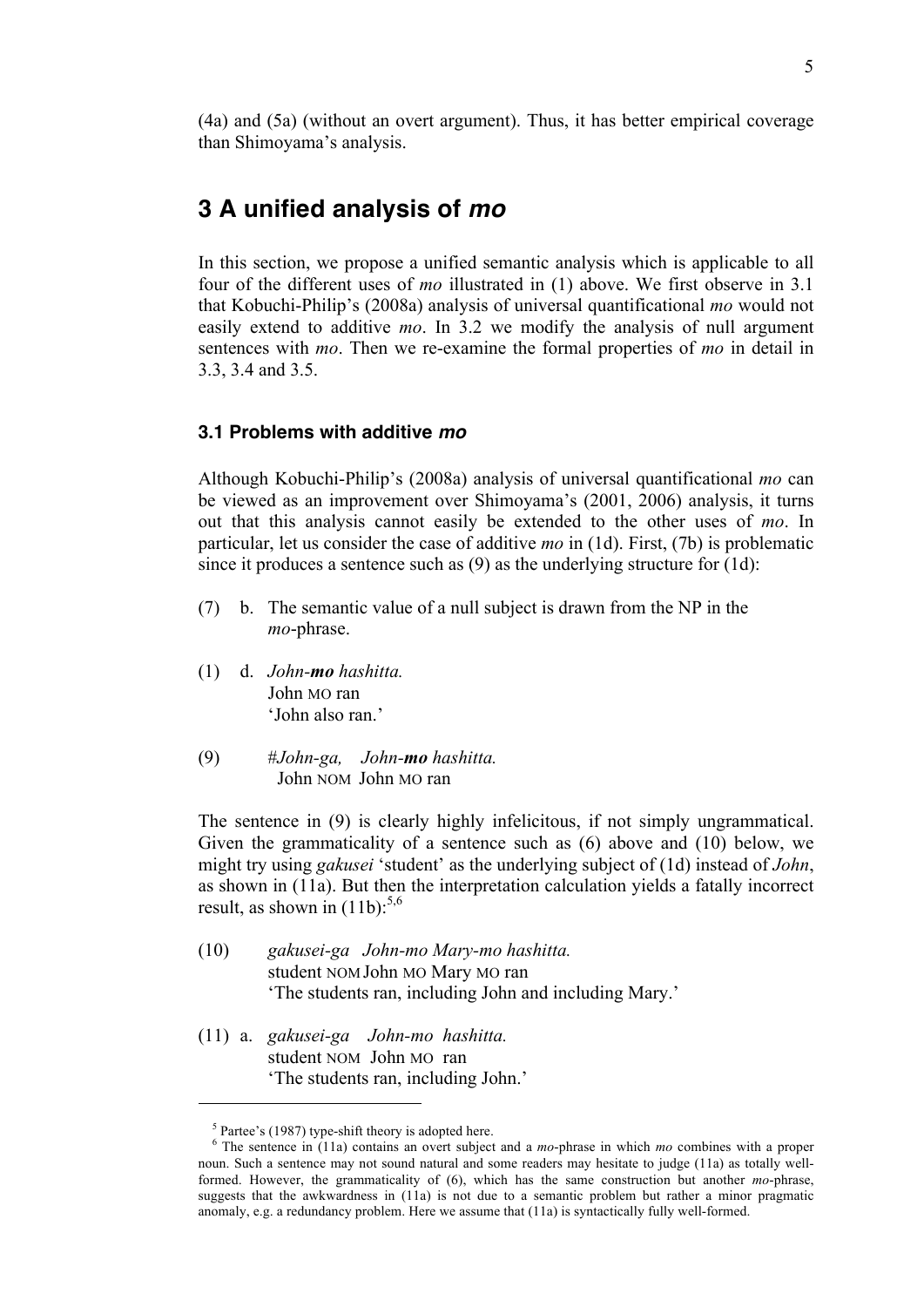#### b. ⊕STUDENT  $\prod \bigoplus (JOHN_{AT} \cap AT(\bigoplus RAN)) \wedge |AT(\bigoplus STUDENT)| \geq 2$

The logical representation (11b) asserts (i) that the supremum of the set of the relevant students is part of the sum of the individuals in the intersection of the singleton set of John and the set of runners, and (ii) that the cardinality of this set of students is 2 or more. Here a substantial contradiction arises: According to (i), for the sentence to be true, the cardinality of the set of the contextually relevant students must be 2 or more; yet according to (i) this has to be part of just John, since the intersection of the singleton set of John and the set of runners turns out to be the set containing just John.

There is another problem for the plurality specification  $|AT(x)| \geq 2$ , i.e. the assertion that the cardinality of x (the students in 11b) be 2 or more. Consider the following sentence:7

(12) *gakusei-ga* [*Taro-to Hanako*]*-mo hashitta.* student-NOM Taro-AND Hanako -MO ran 'The students ran, including Taro and Hanako.'

In this sentence, X of X-*mo*, i.e. the bracketed part of the sentence, is already plural. Native speaker intuition tells us that for this sentence to be true there must be somebody other than Taro and Hanako who is also a student; i.e. all together there must be at least three students in the domain of discourse. No matter how many individuals are referred to by X of X-*mo*, the condition which makes the sentence true is that there be at least one relevant individual other than those included in X. Thus, reference to the number 2 does not do the job.

For this reason, as is, the analysis in (7) cannot be extended to additive *mo*. (7b) and (7c) must be reconsidered if we are to pursue a unified analysis of *mo* that also covers additive *mo*.

#### **3.2 Identity of null arguments**

 $\overline{a}$ 

Given the problem noted in 3.1, let us step back and re-examine the formal properties of *mo*. Let us start our re-examination with (7b):

(7) b. The semantic value of a null subject is drawn from the NP in the *mo*-phrase.

As we saw in the last section, (7b) does not yield the desired meaning for the null subject, when we consider a sentence with additive *mo*.

When a sentence has a null subject, as in the case of (6) and (10) above, the referent of the null subject must already be in the discourse context, such that it can be recovered effortlessly. Otherwise, use of the null argument would be just as infelicitous as the use of a pronoun with no discourse antecedent. This context dependency introduces a certain indeterminacy as to the exact reference of the argument. When the sentence lacks an overt subject, as in (1d), the referent of the null subject might be 'the students', 'the members of the club', 'the people the speaker thought would run', etc.; the exact reference completely depends on the context.

 $<sup>7</sup>$  I thank Chris Tancredi for calling my attention to sentences such as (12).</sup>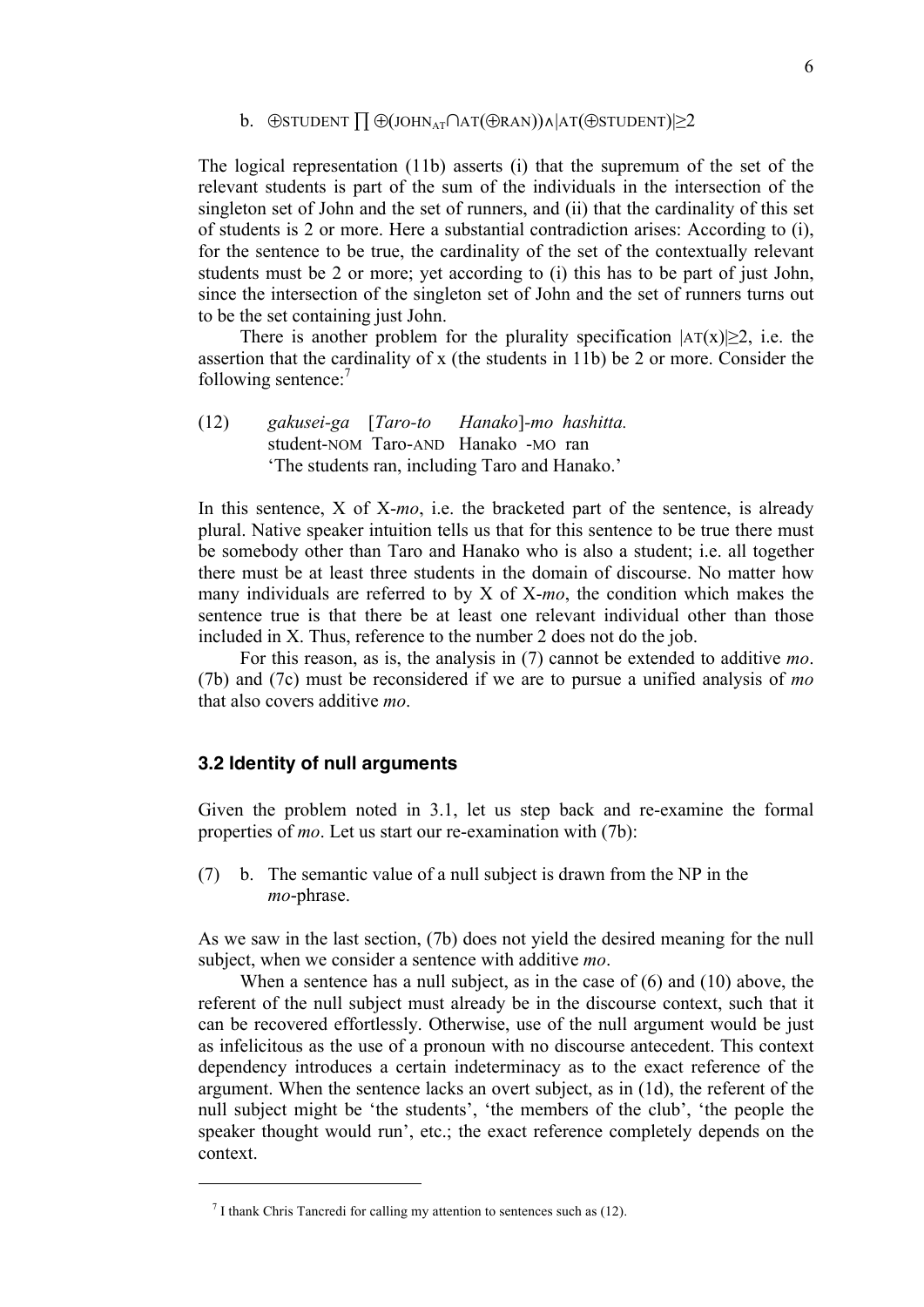This context dependency of the identity of the null element can be assumed to be a general phenomenon, since it is also observed in the sentences in (1a-c). The set of individuals which *dono hito-mo* 'everyone', *dare-mo* 'everyone', and *hito-ri-mo* 'one person' refer to is some set of people who are salient in the context. For example, *dono hito-mo* 'everyone' denotes a set of people, but (1a) does not usually allude to everyone in the world, but only to the particular subset of people who are relevant in the context in which this sentence is uttered. The same applies to *dare-mo* and *hito-ri-mo*. The same can be said for sentences with *mo*-phrase and a null object. Thus, we can replace (7b) with the following:

(13) The semantic value of a null argument is drawn from the context by means of accommodation mechanisms.

This accords with the general licensing condition of the null subject and object in Japanese, at least from the pre-theoretical, intuitive point of view. In the next subsection we examine the denotation of *mo* itself.

#### **3.3 Predicate membership and argument membership**

In accordance with our discussion in the last subsection, let us here suppose that the contextually provided referent of the null subject of the sentences in (1) is *gakusei* 'student', such that these sentences are equivalent to the sentences in (14):

|  |  | (14) a. gakusei-ga dono hito - <b>mo</b> hashitta. |                       |  |  |
|--|--|----------------------------------------------------|-----------------------|--|--|
|  |  |                                                    |                       |  |  |
|  |  | 'Every student ran.'                               |                       |  |  |
|  |  | b. gakusei-ga dare- <b>mo</b> hashira-na-katta.    |                       |  |  |
|  |  | student NOM who MO run NEG PAST                    |                       |  |  |
|  |  | 'No student ran.'                                  |                       |  |  |
|  |  | c. gakusei-ga hito-ri-mo hashira-na-katta.         |                       |  |  |
|  |  | student NOM 1 CL MO run NEG PAST                   |                       |  |  |
|  |  | 'Not one student ran.'                             |                       |  |  |
|  |  | d. gakusei-ga John-mo hashitta.                    | $(=\vert \, \vert a)$ |  |  |
|  |  | student NOM John MO ran                            |                       |  |  |
|  |  | The students ran, including John.                  |                       |  |  |
|  |  |                                                    |                       |  |  |

Now, let us look at Kobuchi-Philip's (2008a) (7c) again:

(7) c. *Mo*: λPλRλx[x ∏ ⊕(P∩AT(⊕R))∧|AT(x)|≥2]

 $\overline{a}$ 

Let us first focus on the first conjunct of the formula, i.e.  $X \prod \Theta(P \cap AT(\Theta R))$ . This states two things at the same time. When (14a) is calculated with this denotation of *mo*, it will assert that the students relevant in the context are part of the set of people and also part of the set of runners. However, when (14d) with additive *mo* is calculated, it will assert that the students relevant in the context are part of John. Obviously this is wrong. So, let us make some modifications.

<sup>&</sup>lt;sup>8</sup> The motivation for the first conjunct of the denotation (7c) is not explained completely clearly in Kobuchi-Philip (2008a). Aside from making the motivation more explicit, we here also improve the denotational formula of Kobuchi-Philip (2008b).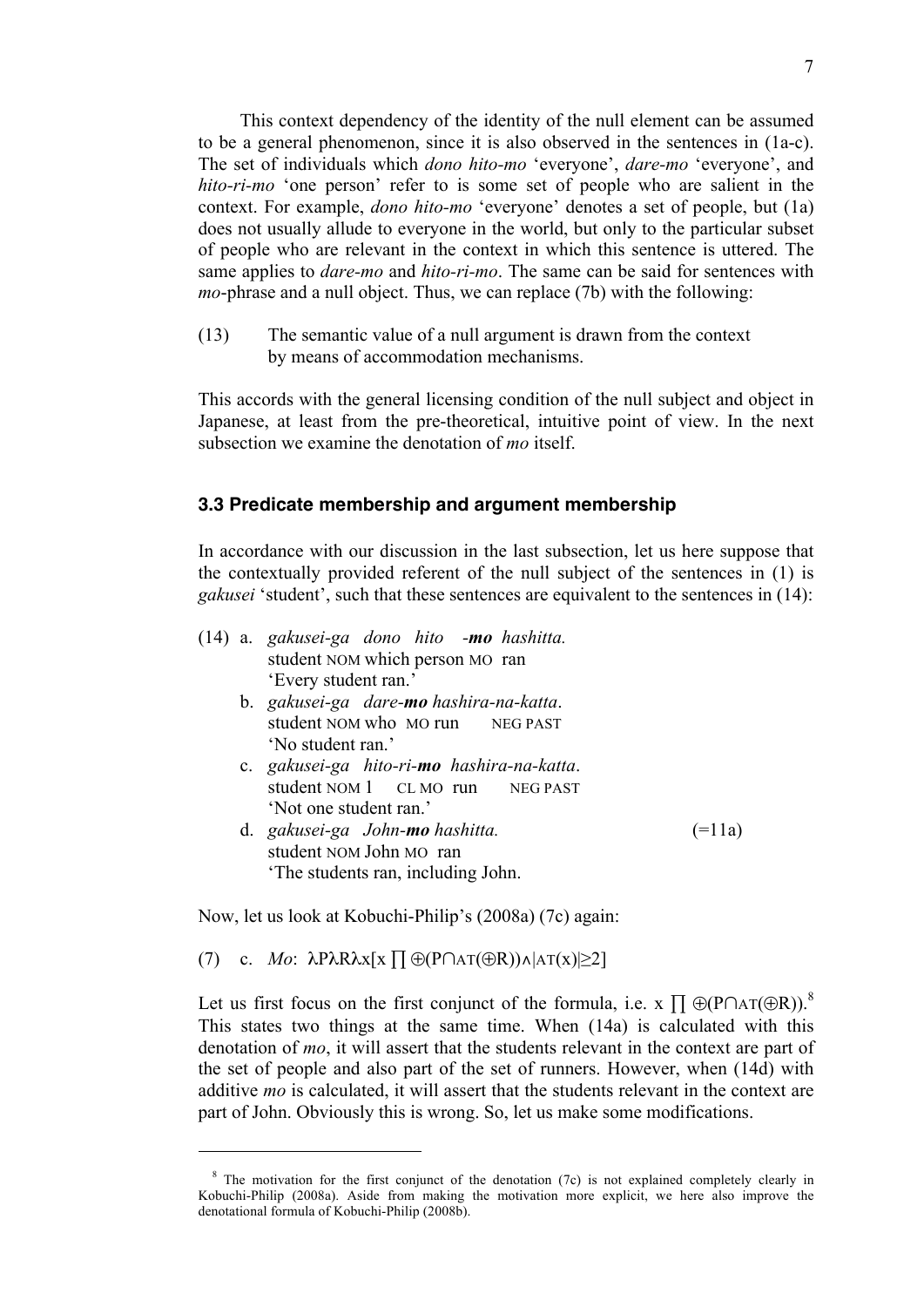The first apparent semantic property of *mo* is that X in X-*mo* is an element of the predicate denotation. In (14d) with additive *mo*, *John* is obviously one of the runners. Note that this membership is applicable to other cases of *mo* as well. Every person referred to by *dono hito-mo* in (14a) has the property of having run. Everyone referred to by *dare-mo* in (14b) and *hitori-mo* in (14c) has the property of not having run. In general, then, the X of X-*mo* has to be an element of the predicate denotation.<sup>9</sup> Let us call this the 'predicate membership' constraint.

A second observation concerns sentences like (14d). Closer examination reveals that (14d) is true if and only if John is one of the students denoted by the subject. Observe the ill-formedness of the following sentence:

#### (15) #*gakusei-ga Suzuki -sensei -mo hashit-ta*. student NOM Suzuki teacher MO run PAST

The reason for the ill-formedness of this sentence is that Prof. Suzuki is not a student. Notably, this condition is parallel to the 'condition of inclusion' of Moltmann's (1995) analysis of exception constructions such as with English *except for* and *but*. <sup>10</sup> Here I will call the parallel phenomenon with Japanese *mo* the 'argument membership' constraint.<sup>11</sup>

Now, argument membership has already been referred to in our discussion in 3.1 and 3.2. Especially in 3.2, we mentioned that *dono hito-mo* 'every person', *dare-mo* 'everybody', and *hito-ri-mo* '(any) one person' refer not to everybody in the world but only everybody *within* the relevant set of individuals referred to by the null element. Thus, in (14a), for example, *dono hito-mo* 'everybody' refers only to everyone among the students referred to by the subject *gakusei* 'student'. Therefore, let us conclude that the argument membership constraint is generally applicable to X-*mo* in all the four uses of *mo*.

The two constraints, namely the predicate membership constraint and the argument membership constraint, can be expressed explicitly in two conjuncts, as in (16a). This replaces the first conjunct of (7c). Thus, when *Taro*, *hashitta* 'ran' and *gakusei* 'student' are substituted in for P, R and x, respectively, (16b) is the interpretation of (14b), after lambda calculation:

(7) c. *Mo*: λPλRλx [ x ∏ ⊕(P∩AT(⊕R)) ∧ . . . ]

(16) a. *Mo*: λPλRλx [ (AT(⊕P)⊂AT(x)) ∧ (AT(⊕P)⊂R) ∧ . . . ] argument membership predicate membership b. (AT(⊕TARO)⊂AT(⊕STUDENT)) ∧ (AT(⊕TARO)⊂RAN) ∧ . . .

'Taro is a student.' 'Taro ran.'

<sup>&</sup>lt;sup>9</sup> For the interpretation discussed here, the negated predicate in (14b,c) should be treated as a property containing the negation, i.e. internal negation (Horn 1989). That is, *hashiranakatta* 'didn't run' denotes a set of individuals all of which have the property of not running. This accords with Shimoyama (2001, 2006) and Kataoka (2006), in the sense that the *mo*-phrase in a sentence such as (14b) takes scope wider than the negation.

This can be shown in the examples such as the following:

<sup>(</sup>i) #Every boy except/but Mary ran.

<sup>(</sup>ii) #No boy except/but Mary ran.<br><sup>11</sup> Note that this is distinct from the syntactic condition of the same name in Chomsky (1995).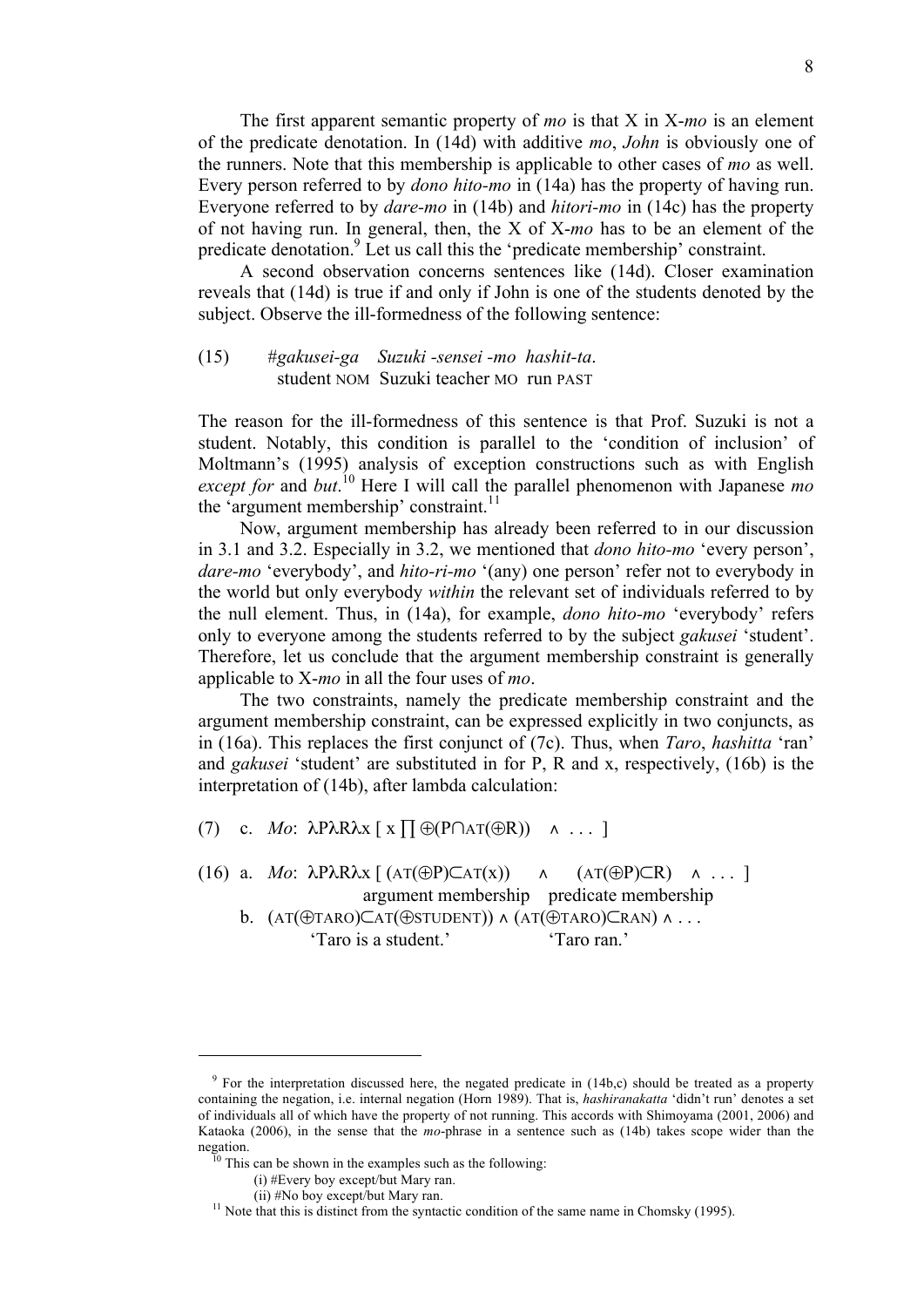#### **3.4 Additivity**

Let us now examine the plurality specification expressed in the second conjunct of (7c), shown in isolation in (17):

(17) 
$$
Mo: \ \lambda P \lambda R \lambda x
$$
  $\ldots \lambda |\mathbf{AT}(x)| \geq 2$ 

Although we have just made a reasonable improvement of the first conjunct of (7c), as we saw in 3.1, the plurality specification in the second conjunct created a substantial problem for the analysis of additive *mo*. Consider again (14d):

(14) d. *gakusei-ga John-mo hashitta.* (=11a) student NOM John MO ran 'The students ran, including John.

In the interpretation computation, the element  $x$  in (7c) will be replaced by the denotation of *gakusei* 'student', and thus,  $|AT(x)| \ge 2$  will determine that the cardinality of the students is two or more. However, this was the problem in light of a sentence such as (12), repeated here as (18):

(18) *gakusei-ga* [*Taro-to Hanako*]*-mo hashitta.* student-NOM Taro-AND Hanako -MO ran 'The students ran, including Taro and Hanako.'

In order to obtain the correct meaning of the sentence, it is not adequate to merely specify that the cardinality of the students be 2 or more. What is needed to guarantee the correct meaning of *mo* in this sentence is that there be at least one individual *aside from Taro and Hanako* who also ran. Note that this individual must also be a student, since this sentence is not true if, say, a professor also ran. Satisfying the argument membership and predicate membership constraints discussed in 3.3 above, Taro and Hanako have to be included in the set of the students in the context as well as in the set of runners. The additional individual needed here is an individual just like Taro and Hanako, namely, a student runner. Our analysis leads us, then, to propose the formula in (19a) as the replacement for the second conjunct of (7c=17), yielding (19b) when (18) is calculated:<sup>12</sup>

- (17) *Mo*:  $\lambda P \lambda R \lambda x$ [ ...  $\lambda$  |AT(x)|>2 ]
- (19) a. *Mo*: λPλRλx[ . . . ∧ (((AT(x)-AT(⊕P))∩R)≠∅)) ] b. (((AT(⊕STUDENT)-AT(TARO⊕HANAKO))∩RAN)≠∅))

The logical representation (19b) asserts that there exists some student runner aside from Taro and Hanako, an additional individual who has the same property as Taro and Hanako. I will use the term 'additivity' to refer to this constraint in the rest of the paper.

 $12$  Consideration of predicate membership leads Kobuchi-Philip (2008b) to offer another formulation of the plurality specification, which is shown in  $(i)$ :

<sup>(</sup>i) *Mo*: λPλRλx[(AT(x)∩AT(⊕P))⊆R∧|AT(x)∩R|≥2]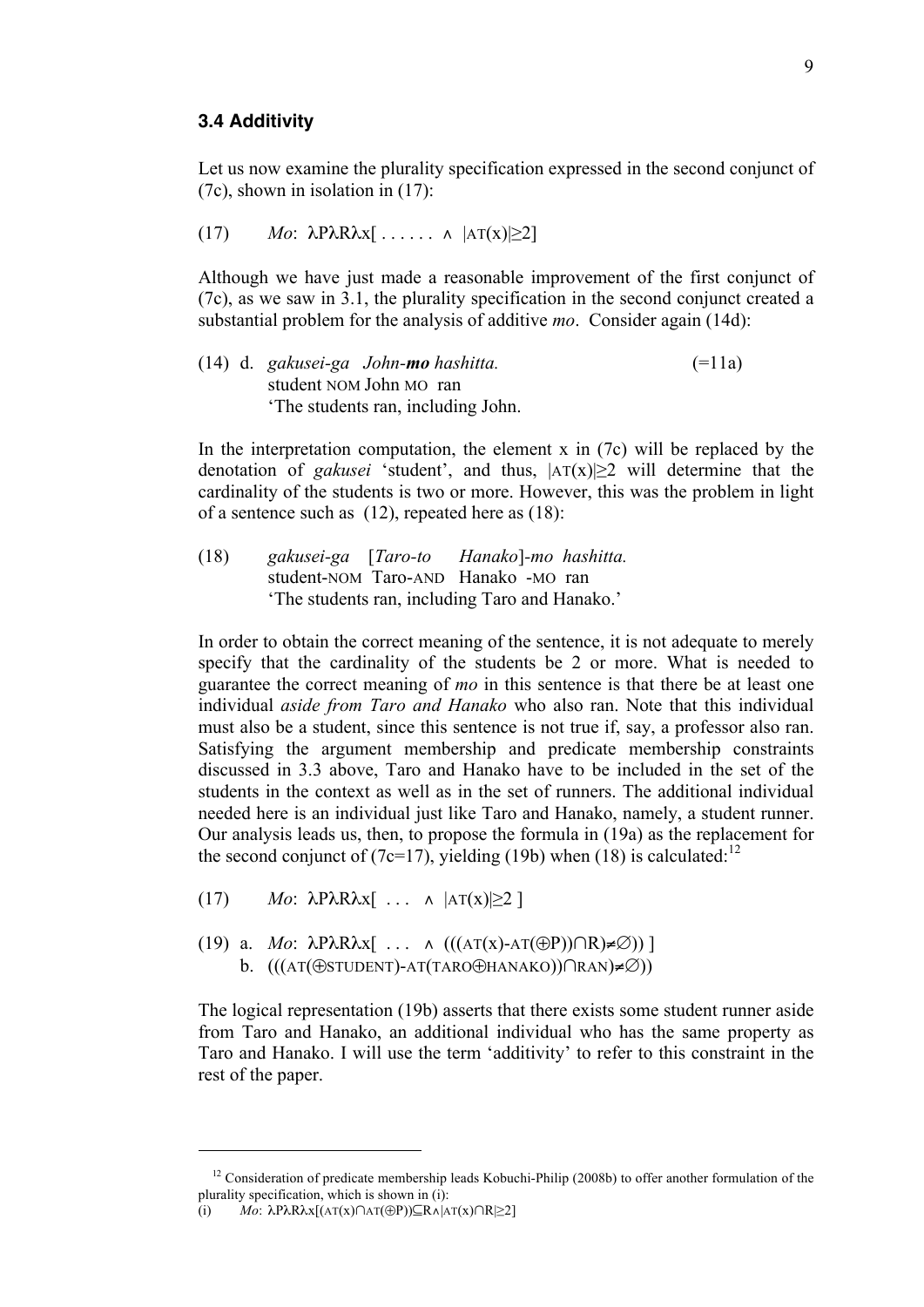#### **3.5 Additivity and universality**

At this point, let us summarize the modifications we have made to Kobuchi-Philip's (2008a) analysis of universal quantificational *mo*. The way in which this new analysis captures the meaning of additive *mo* in sentences like (14d) is shown in detail in (20):

- (14) d. *gakusei-ga, John-mo hashitta.* student NOM John MO ran 'The students ran, including John.'
- (20) a. syntax [ ∅the [*gakusei*] -*ga* ] [[*John* -*mo*] *hashitta*]. student NOM John MO ran 'The students ran, including John.' b. lexical entries mo 'MO':  $\lambda P_{\leq c,\uparrow} \lambda R_{\leq c,\uparrow} \lambda x_c [(AT(\oplus P) \subset AT(x)) \wedge (AT(\oplus P) \subset R) \wedge$  $(((AT(x)-AT(\oplus P))\cap R)\neq\emptyset))]$ John:  $\lambda x_e$ [JOHN(x)] (the singleton set of John: Partee 1987) hashitta 'ran':  $\lambda x_e [RAN(x)]$ gakusei 'student':  $\lambda x_e$ [STU(x)]  $\varnothing_{the}: \qquad \qquad \lambda X_{\leq e,t} \lambda Y_{\leq e,t} [Y(\oplus X)]$ c. outcome (AT(⊕JOHN)⊂AT(⊕STU)) ∧ (AT(⊕JOHN)⊂RAN) [John is a student.] [John ran.] ∧(((AT(⊕STU)-AT(⊕JOHN))∩RAN)≠∅) [There is some non-John student runner.]

Though the analysis in (20) provides the correct interpretation for a sentence with additive *mo*, when applied to universal quantificational *mo* and the two types of NPI *mo*, there arises an issue with respect to universality. Here I will discuss this issue and outline the solution to the problem.

Using the new definition of *mo* shown in (20b), the calculation of (14a) with a universal quantificational *mo* would be as shown in (21):

(14) a. *gakusei-ga dono hito -mo hashitta.* student NOM which person MO ran 'Every student ran.'

```
(21) a. syntax
      [∅the [gakusei]] -ga [[dono hito -mo] hashitta].
                 student NOM which person MO ran
      'The students all ran.'
b. lexical entries
      mo 'MO': \lambda P_{\leq e, \mathcal{D}} \lambda R_{\leq e, \mathcal{D}} \lambda x_e[(\mathbf{AT}(\oplus P) \mathbf{C} \mathbf{AT}(x)) \wedge (\mathbf{AT}(\oplus P) \mathbf{C} \mathbf{R}) \wedge((A T(X)-A T(\oplus P)) \cap R \neq \emptyset))
```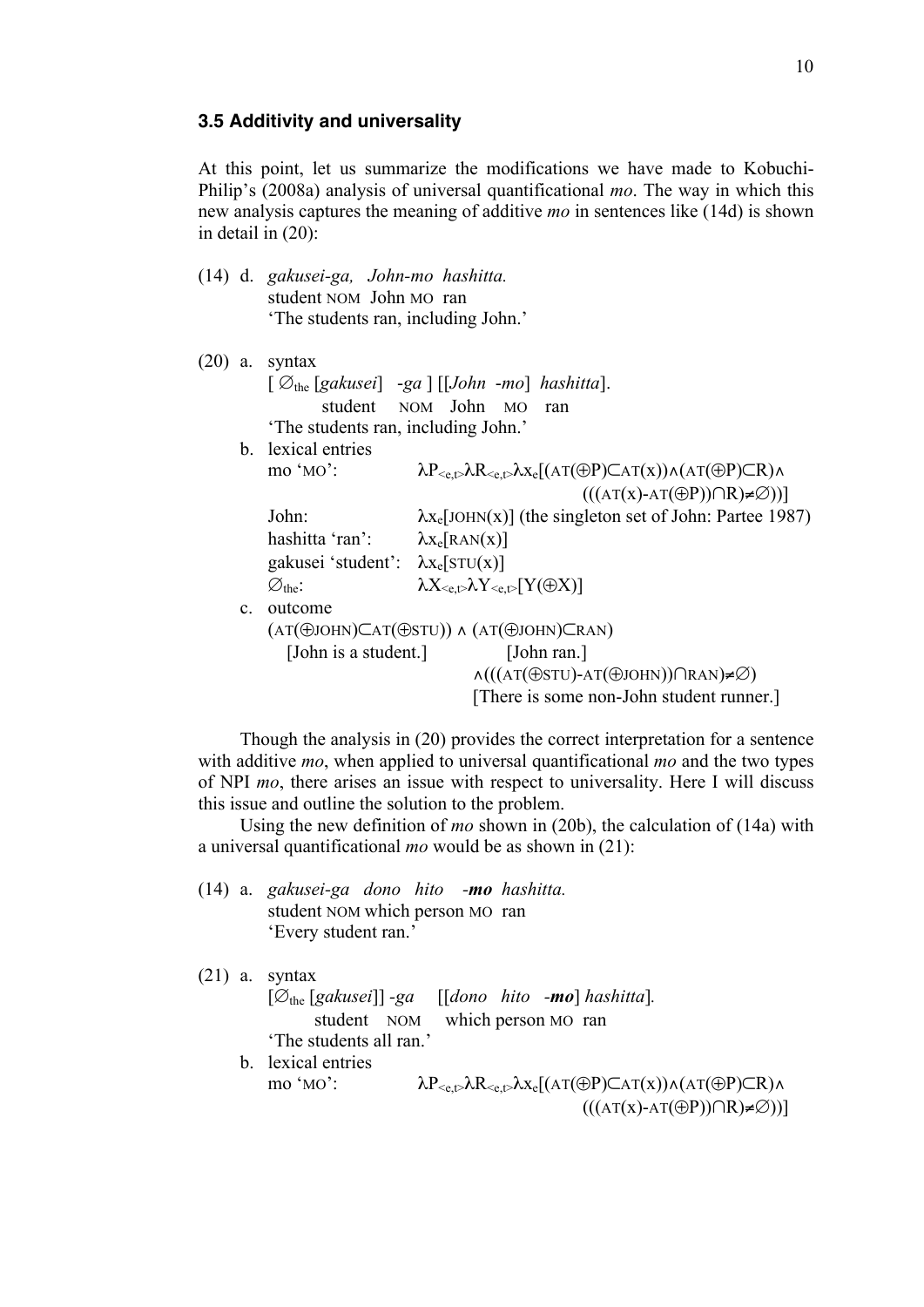dono hito 'which person':  $\lambda x_e[PERSON_{AT}(x)]^{13}$ hashitta 'ran':  $\lambda x_e [RAN(x)]$ gakusei 'student':  $\lambda x_e$ [STU(x)]  $\varnothing_{the}$ :  $\lambda X_{\leq e, t} \lambda Y_{\leq e, t} [Y(\oplus X)]$ c. outcome (AT(⊕PERSONAT)⊂AT(⊕STU)) ∧(AT(⊕PERSONAT)⊂RAN) ∧(((AT(⊕STU)-AT(⊕PERSONAT))∩RAN)≠∅)

The first conjunct of (19) asserts that the relevant set of people (the extension of *dono hito* 'every person') are students. This is correct. The second conjunct asserts that these people ran. This is also correct. However, there seems to be a problem in the third conjunct. It asserts that there exists some non-person student runner(s). Note that all the students are people; thus, in principle there is no such thing as 'non-person student'. The same problem arises for (14b) and (14c) with the two types of NPI *mo* sentences, since both *dare-mo* 'everyone' and *hito-ri-mo* '(not) one person' require reference to a totality, giving rise to exactly the same apparent paradoxical computation.

There is a solution to this problem. The interpretation of the sentence (14a) is exactly the same as the interpretation of (22), and in turn, as the interpretation of (23), provided that John, Mary and Tom are the set of all the students given in the context:

- (22) *gakusei-ga John-mo Mary-mo Tom-mo hashitta.* student NOM John MO Mary MO Tom MO ran 'The students ran, including John, including Mary and including Tom.'
- (23) *gakusei-ga John-mo hashiri,* student NOM John MO run *Mary-mo hashiri,* Mary MO run *Tom-mo hashitta.* Tom MO ran 'The students ran, including John, including Mary and including Tom.'

That is, given the context in which John, Mary and Tom are all the students, the interpretation of (14a) can be assumed to be calculated as the collection of three sentences, as in (24):

(24) i. *gakusei-ga, John-mo hashitta.* student NOM John MO ran 'The students ran, including John.' ii. (*gakusei-ga,*) *Mary-mo hashitta.* student NOM Mary MO ran 'The students ran, including Mary.' iii. (*gakusei-ga,*) *Tom-mo hashitta.* student NOM Tom MO ran 'The students ran, including Tom.'

<sup>&</sup>lt;sup>13</sup> Following Hamblin (1973), the indeterminate *dono hito* 'which person' is assumed to denote a set of contextually relevant people. However, adopting Kobuchi-Philip (2006), it is assumed to denote a set of atoms only, excluding sums.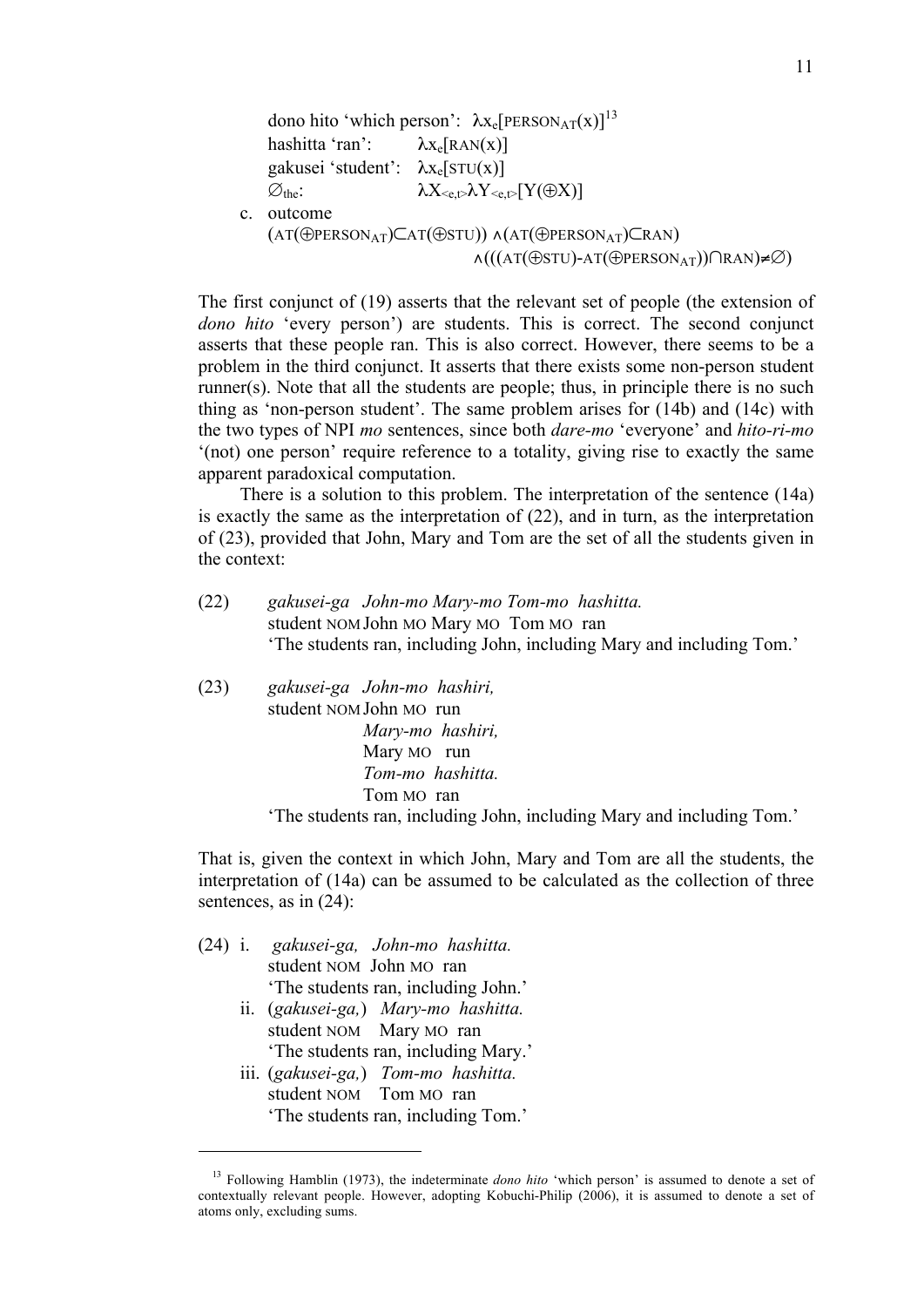Each of these sentences is interpreted as in (14d), i.e. (20). Thus, (24i) yields the interpretation such that John is a student; John ran; and there is some non-John student runner. This non-John student runner turns out to be Mary or Tom. (24ii) yields a similar interpretation: Mary is a student; Mary ran; and there is some non-Mary student runner, namely John or Tom. Likewise, (24iii) yields a similar interpretation and here the non-Tom student runner is John or Mary. Thus, the interpretation of the sentence (14a) can be calculated without any resulting contradiction.

This approach concords with the original idea behind Hamblin's (1973) analysis of questions in the sense that a question sentence such as *Who left?*, in the context in which the possible alternative individuals are John, Mary, and Tom, denotes the set of possible answers such as {John left, Mary left, Tom left}. Thus, in the interpretation of (14a), *mo* applies to the denotation of *dono hito* 'which person' distributively (and exhaustively), rather than to the set of people (relevant in the context) as a sum.

In relation to this, note the difference in interpretation of sentences with multiple *mo*-phrases and sentences with a single *mo*-phrase when plural individuals are involved. Consider (25) and (26):

- (25) *gakusei-ga John-mo Mary-mo hashitta.* (=10) student NOM John MO Mary MO ran 'The students ran, including John and including Mary.'
- (26) *gakusei-ga* [*Taro-to Hanako*]*-mo hashitta.* (=12) student NOM Taro AND Hanako MO ran 'The students ran, including Taro and Hanako.'

The sentence in (25) is true in the situation in which there is no student other than John and Mary. In contrast, the sentence in (26) is not true if there is no student other than Taro and Hanako. This shows clearly that *John-mo* and *Mary-mo* in (25) are computed separately, satisfying additivity in each *mo*-phrase computation, while *Taro-to Hanako-mo* in (26) is computed once as a sum, requiring the existence of some individual other than Taro and Hanako.

The observations discussed in relation to universal quantificational *mo* and additive *mo* also hold for the two types of *mo* that occur in NPI environments, i.e. sentences such as (14b) and (14c):

- (14) b. *gakusei-ga dare-mo hashira-na-katta*. student NOM who MO run NEG PAST 'No student ran.'
	- c. *gakusei-ga hito-ri-mo hashira-na-katta*. student NOM 1 CL MO run NEG PAST 'Not one student ran.'

In (14b), *dare* 'who' can be assumed to have the same denotation as *dono hito*  'which person' in (14a). Thus, the interpretation would proceed in the same way as with (14a) except that the predicate *hashiranakatta* 'didn't run' is negative, which we took to denote a set of individuals who did not run. In (14c), *hitori* 'one person' also denotes a set of individual persons. This turns out to be equivalent to that denoted by *dono hito* 'which person' in (14a) and *dare* 'who' in (14b).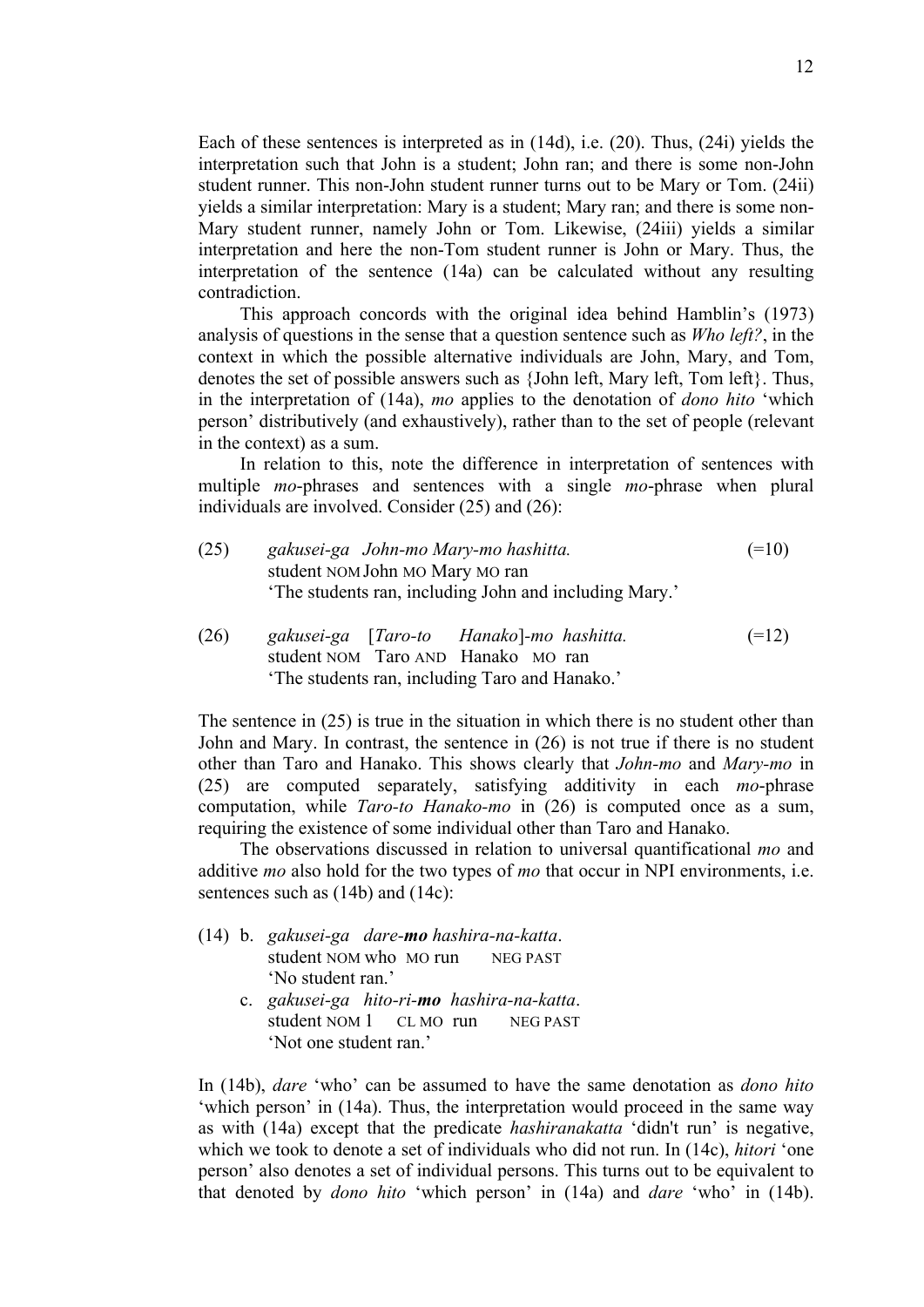Having the subject *gakusei* 'student', (14c) yields an interpretation asserting that each student did not run. In sum, the additivity condition as formulated in the last subsection is well motivated both empirically and theoretically.

## **4 Summary and further considerations**

This paper aimed at finding the formal semantic properties of *mo* which are at work in four different uses of it as shown in (1), repeated here:

| (1) |                                                        | a. dono hito -mo hashitta.<br>which person MO ran     | (universal quantificational <i>mo</i> ) |
|-----|--------------------------------------------------------|-------------------------------------------------------|-----------------------------------------|
|     | 'Everybody ran.'                                       | b. dare-mo hashira-na-katta.<br>who MO run NEG PAST   | ( <i>mo</i> in NPI with indeterminate)  |
|     | 'Nobody ran.'                                          | c. hito-ri-mo hashira-na-katta.<br>CL MO run NEG PAST | ( <i>mo</i> in minimizer NPI)           |
|     | d. John-mo hashitta.<br>John MO ran<br>'John also ran. | 'Not one person ran.'                                 | (additive <i>mo</i> )                   |

We discussed Shimoyama's (2001, 2006) analysis of universal quantificational *mo* as the starting point, then moved on to Kobuchi-Philip's (2008a) modification to Shimoyama's analysis. In order to derive an analysis which covers other uses of *mo*, including additive *mo*, we re-examined the truth conditions of *mo* and clarified the relationship between elements of the sentence with *mo*. Despite the apparent diversity of meaning of the four different *mo*sentence types, a unified analysis is possible. This is summarized in (27):

- (27) a. *Mo*-phrase is a modifier of type  $\langle e, t \rangle, \langle e, t \rangle$ , thus, there is a phonologically null argument for a sentence which lacks overt one.
	- b. The semantic value of a null argument is drawn from the context by means of accommodation mechanisms.
	- c. *Mo*:  $\lambda P_{\leq e,\uparrow} \lambda R_{\leq e,\uparrow} \lambda x_e[(AT(\oplus P) \square AT(x)) \wedge (AT(\oplus P) \square R) \wedge$  $((A T(X)-A T(\oplus P)) \cap R \neq \emptyset))$

Under this analysis, *mo* has the following formal properties:

- (28) a. Argument membership constraint (first conjunct of 27c)
	- b. Predicate membership constraint (second conjunct of 27c)
	- c. Additivity constraint (third conjunct of 27c)

Finally, the solution to the apparent conflict between additivity and universality was found in a distributive computation of each individual in association with *mo*.

Although the unified analysis outlined in this paper overcomes a number of large obstacles, there do remain some tasks for future research. First, although we suggested an approach to the conflict between additivity and universality, the exact semantics of indeterminates has to be more precisely defined in order for this approach to attain the desired formal rigor. Second, the analysis suggested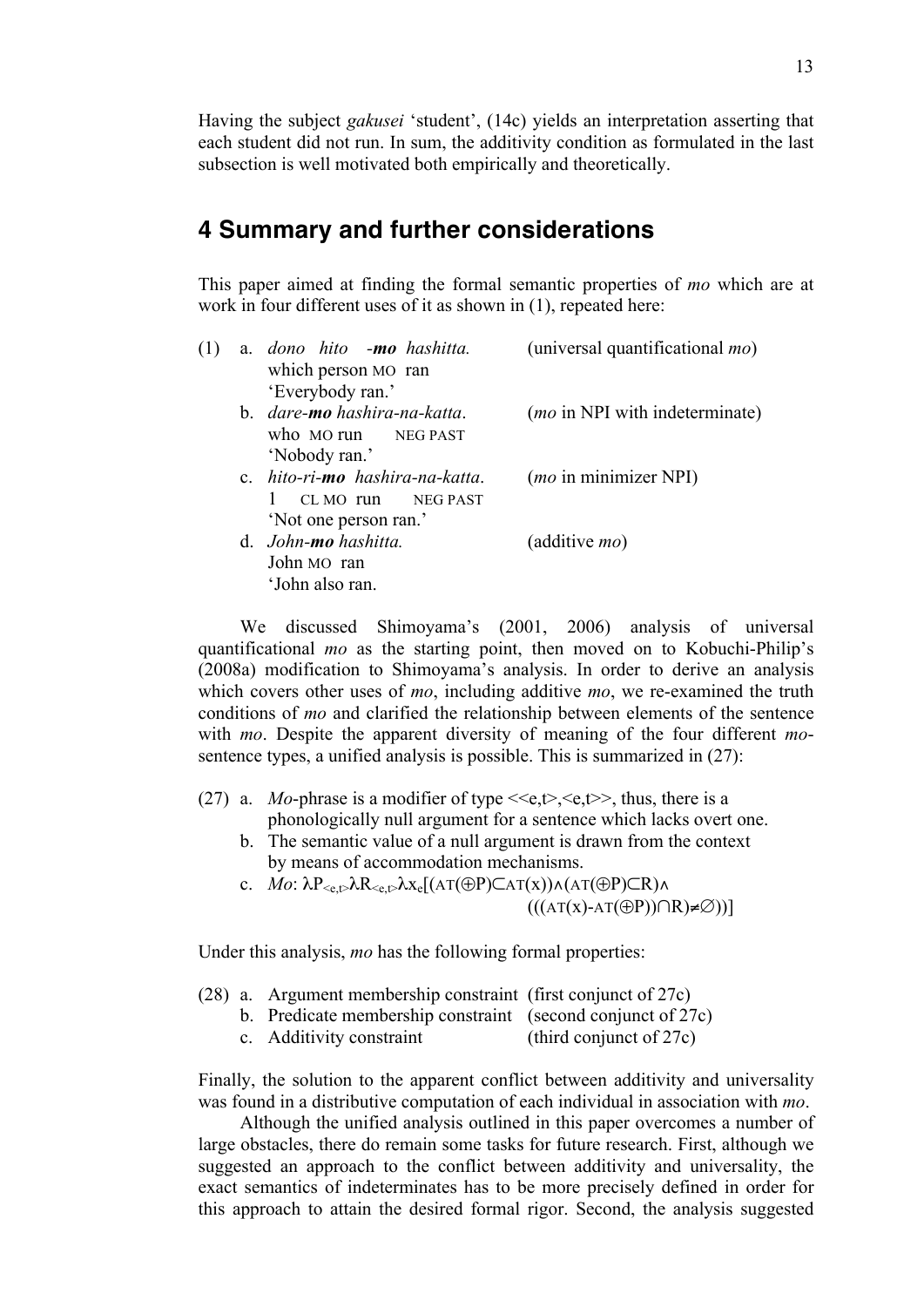here has limited application. That is, we restricted our discussion to the most basic construction with *mo*, where it combines with a nominal element. As mentioned in the introduction, *mo* in fact can combine with a great variety of types of phrases. In order to cover such diversity, Shimoyama (2001, 2006) proposes the analysis in (3), which allows type-flexibility. We have not yet addressed this issue. Thus, one of the future tasks is to see how the analysis suggested here can be generalized, so that it covers *mo*-phrases with non-nominal elements. Third, there is another intriguing matter touched on in our discussion, namely the relationship between the argument membership constraint and Moltmann's (1995) analysis of English exception constructions with *except for* and *but*. In Japanese, there is a similar lexical item *shika*. This lexical item appears to have a very similar, if not the same, meaning as English *except for*, and to obey the argument membership constraint. In addition it is syntactically similar since a phrase with *shika* is an adjunct (Kobuchi-Philip 2009). Thus, an important topic for future research is the relationship between *mo* and *shika*. Fourth, although the proposed analysis included the additivity constraint as part of the formal semantic component, some linguists argue that it is part of the pragmatic component (e.g. Kato 1985, Shudo 2002). The controversy parallels with respect to English *too*/*also* (e.g. Soams 1989 for the semantic view; Horn 1969, 1972, Karttunen and Peters 1979, etc. for the pragmatic view). Thus, this issue has to be examined in conjunction with an investigation of the semantics and pragmatics of English lexical items corresponding to Japanese *mo*. Fifth, since Japanese and Korean are well-known to be closely related, it is of our great interest to investigate the behavior of Korean *to*, which corresponds to Japanese *mo*.

**Acknowledgement**: This is a revised version of my presentation at the Quantification in East Asian Languages workshop held as part of the International Conference of Cognitive Science 2008 in Seoul. For helpful comments and discussion, I would like to thank the participants of this workshop, including Bart Geurts and Chris Tancredi, as well as the organizing committee members; Kei Yoshimoto, Norihiro Ogata, and Eric McCready. My thoughts go to Norihiro Ogata, whose passing away right after this workshop saddened us all.

#### **References**

- Aoyagi, H. 1994. "On Association with Focus and Scope of Focus Particles in Japanese." In M. Koizumi & H. Ura (eds.) *Formal Approaches to Japanese Linguistics* 1. 23-44. Cambridge, MA: MITWPL.
- Barwise, J. and R. Cooper 1981. "Generalized Quantifiers and Natural Language." *Linguistics and Philosophy* 4. 159-219.
- Hagstrom, P. 1998. *Decomposing questions*. Ph.D. Diss. MIT.
- Hamblin, C. 1973. "Questions in Montague English." *Foundations of Language* 10. 41-53.
- Heycock, C. 1993. "Syntactic predication in Japanese." *Journal of East Asian Linguistics* 2. 167- 211.
- Horn, L. 1969. "A presuppositional analysis of only and even." In *Proceedings of the 24th North Eastern Linguistics Society Conference.* Amherst: GLSA. 157-171.
- Horn, L. 1972. *On the semantic properties of logical operators in English*. Ph.D. Diss. UCLA.
- Horn, L. 1989. *A natural history of negation*. Chicago: The University of Chicago Press.
- Karttunen, L. and S. Peters 1979. "Conventional implicature." In C. K. Oh and D. A. Dineen (eds.) *Syntax and Semantics 11: Presupposition*. New York: Academic Press. 1-56.
- Kataoka, K. 2006. *Nihongo hiteibun-no koozoo.* (The structure of Japanese negative sentences.) Tokyo: Kuroshio.
- Kato, Y. 1985. *Negative sentences in Japanese*. Ph.D. Diss. Sophia University.
- Kobuchi-Philip, M. 2006. "Identity of the domain of quantification for the numeral." In L. Tasmowski, & S. Vogeleer (eds.) *Non-definiteness and plurality.* Amsterdam: John Benjamins. 267-290.